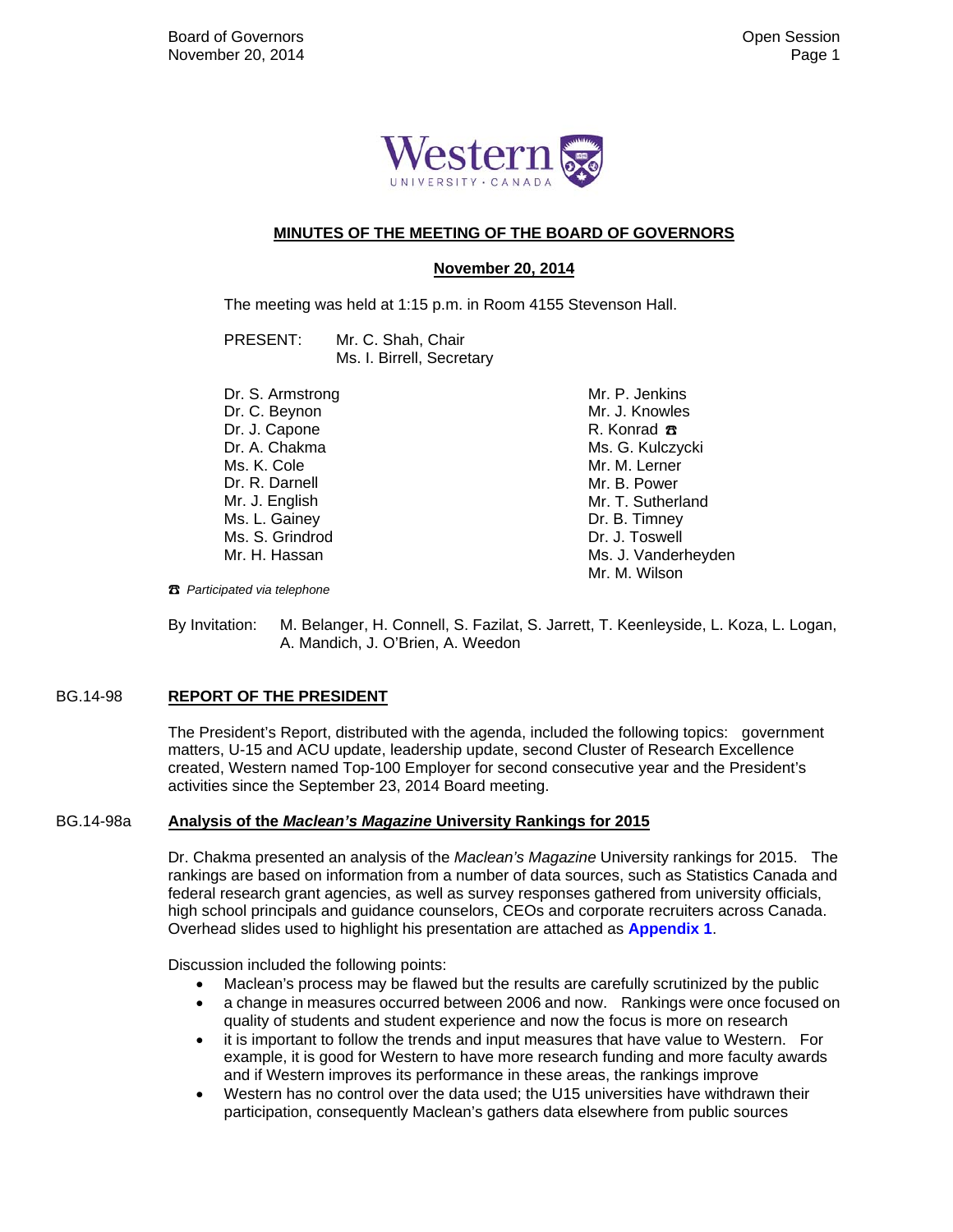**Board of Governors Contract Contract Contract Contract Contract Contract Contract Contract Contract Contract Contract Contract Contract Contract Contract Contract Contract Contract Contract Contract Contract Contract Co** November 20, 2014 **Page 2** 

#### BG.14-99 **UNANIMOUS CONSENT AGENDA** [Appendix I]

It was moved by T. Sutherland, seconded by S. Grindrod,

That the 13 items, excluding item 11. Communications & Public Affairs Report, listed in Appendix 1, Unanimous Consent Agenda, be approved or received for information by the Board of Governors by unanimous consent.

CARRIED

#### BG.14-100 **Minutes from the Previous Meeting**

The open session minutes from the meeting of September 23, 2014 were approved as circulated.

#### **REPORT OF THE PROPERTY & FINANCE COMMITTEE** [Appendix II]

#### BG.14-101 **Information Items Reported by the Property & Finance Committee**

The Report of the Property & Finance Committee, detailed in Appendix II, contained the following items that were received for information by unanimous consent:

- CanWest Global Fellowship in Media: Name Change to The Asper Fellowship in Media
- Investment Committee Report
- **•** Budget Indicators for Previous Year
- Financial Performance Indicators
- Report on Endowments
- New and Revised Scholarships and Awards

#### **REPORT OF THE SENIOR OPERATIONS COMMITTEE** [Appendix III]

#### BG.14-102 **Information Items Reported by the Senior Operations Committee**

The Report of the Senior Operations Committee, detailed in Appendix III, contained the following items that were received for information by unanimous consent:

- Membership of the University Discipline Appeals Committee
- Annual Report on the Code of Student Conduct

# **REPORT OF THE AUDIT COMMITTEE** [Appendix IV]

## BG.14-103 **New MAPP 1.53 – Student Safety Abroad**

It was moved by P. Jenkins, seconded by M. Wilson,

That MAPP 1.53 – Safety Abroad (Appendix IV, Annex 1) be approved with an effective date of November 20, 2014.

CARRIED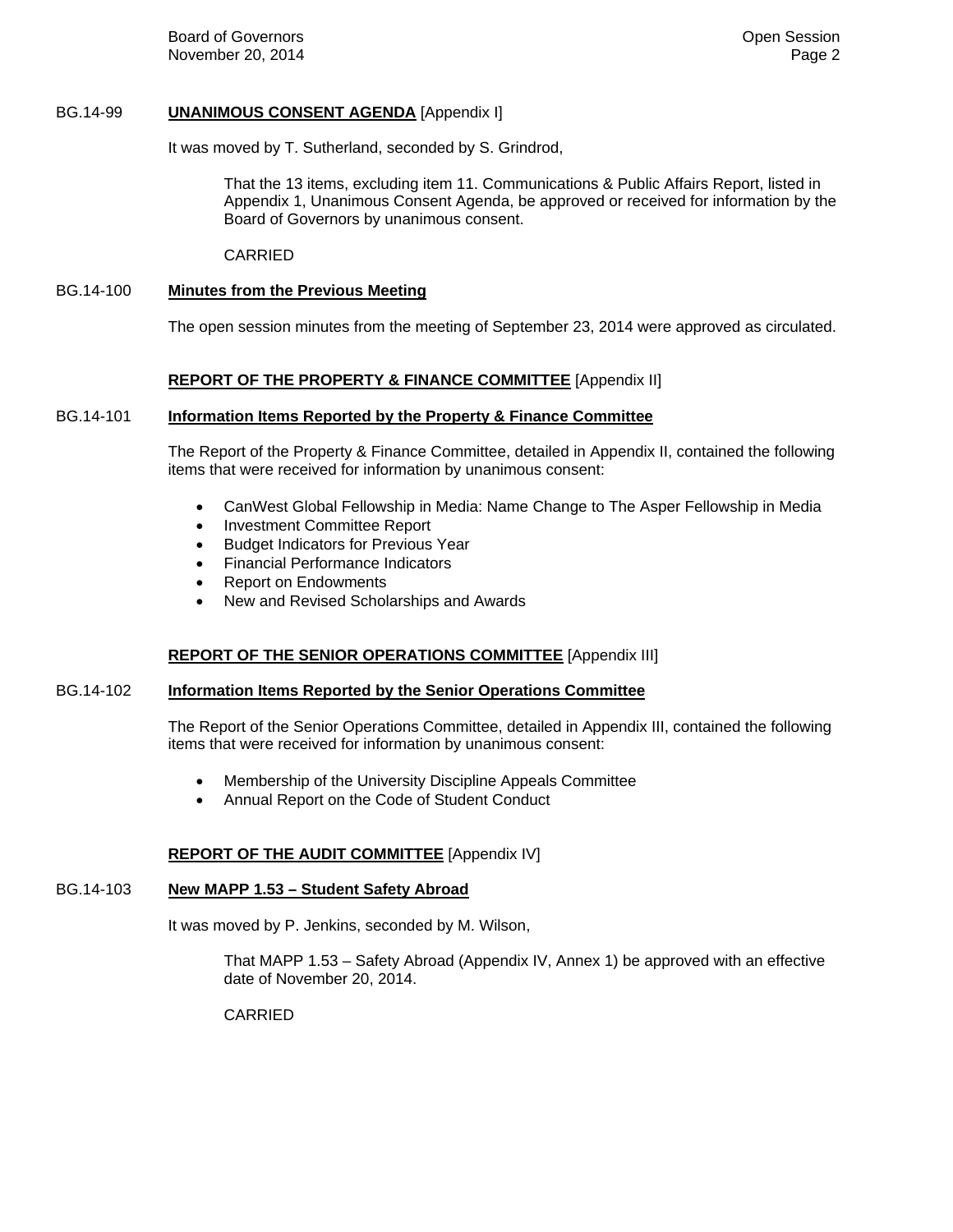#### BG.14-104 **Retirement Income Fund Program Recommendation**

*[Declaration of a Conflict of Interest: H. Hassan]* 

It was moved by J. Knowles, seconded by T. Sutherland,

That the Board of Governors approve the discontinuation of the Western Retirement Income Fund program and approve a contract with Sun Life Financial Trust and Sun Life Assurance Company of Canada for the delivery of Retirement Income Fund financial products for retired and retiring members and former members of the University Pension Plans, under a 10-year contract, with two five-year contract renewals at Western's option.

Ms. O'Brien, Associate Vice-President (Human Resources), provided an overview of the proposal detailed in Appendix IV, Annex 2, noting that the move to an external provider will provide Western's retirees and former employees with a high-quality investment management service at fees lower than the current plan.

Ms. Koza and Mr. Belanger, from Western's Pensions and Benefits group, gave brief presentations about the history, Request for Proposal process, investment options and the communications plan. Moving forward, the implementation timeline is such that new retirees could choose the preferred provider as of May 1, 2015; current RIF members could move their portfolio May 1, July 1, or December 1, 2015. Overhead slides used to highlight their presentations are attached as **[Appendix 2.](#page-7-0)**

The Chair thanked those involved in this process for their time and efforts. Dr. Chakma thanked the Board for their input and contributions as well.

Dr. Darnell stated her intent to abstain from voting on the recommendation, not because of the product, but because of the issues around the communication of the proposed changes to current and potential members of the RIF. She hoped that lessons had been learned about how to manage such issues in the future.

The question was called and CARRIED [Abstention: R. Darnell]

# **REPORT OF THE FUND RAISING AND DONOR RELATIONS COMMITTEE** [Appendix V]

#### BG.14-105 **Information Item Reported by the Fund Raising and Donor Relations Committee**

The Report of the Fund Raising and Donor Relations Committee, detailed in Appendix V, contained the following item that was received for information by unanimous consent:

Campaign Activity Summary for the Period Ending October 31, 2014

#### BG.14-106 **Communications and Public Affairs Report**

#### BG.14-106a **Western's New Coat of Arms**

Ms. Connell, Associate Vice-President (Communications & Public Affairs), provided background information on the development of Western's new Coat of Arms and Crest detailed in Appendix V, Annex 2, Appendix 1, noting that throughout the process Western worked with the Canadian Heraldic Authority to redesign and simplify the Coat of Arms to better enable smaller reproductions. The new coat of arms electronic "vector" rendering was created by Creative Services based on the Canadian Heraldic Authority painting.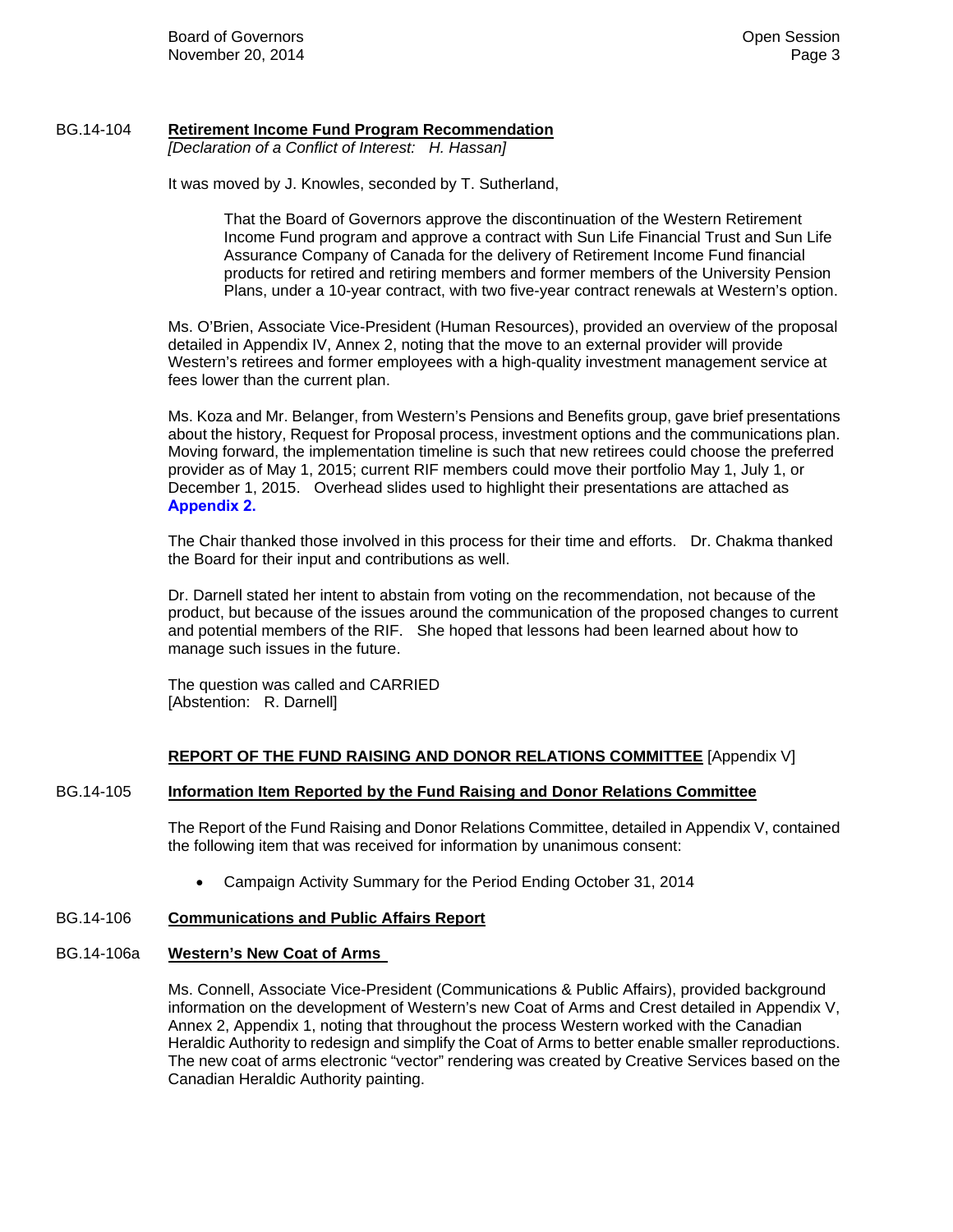## **ITEMS REFERRED BY SENATE** [Appendix VI]

## BG.14-107 **MAPP 2.10 – Scholarships, Awards and Prizes – Definitions and Approval Process**

It was moved by T. Sutherland, seconded by S. Grindrod,

That the amendment to the Scholarships, Awards and Prizes – Definitions and Approval Process Policy (MAPP 2.10) as shown in Appendix VI, Annex 1 be approved, as recommended by Senate.

CARRIED (by Unanimous Consent)

### BG.14-108 **Information Item Referred by Senate**

Appendix VI, Items Referred by Senate, contained the following item that was received for information by unanimous consent:

• Report of the Academic Colleague

*The meeting adjourned to the closed session.* 

C. Shah I. Birrell

\_\_\_\_\_\_\_\_\_\_\_\_\_\_\_\_\_\_\_\_\_\_\_\_ \_\_\_\_\_\_\_\_\_\_\_\_\_\_\_\_\_\_\_\_\_\_ Chair Secretary Secretary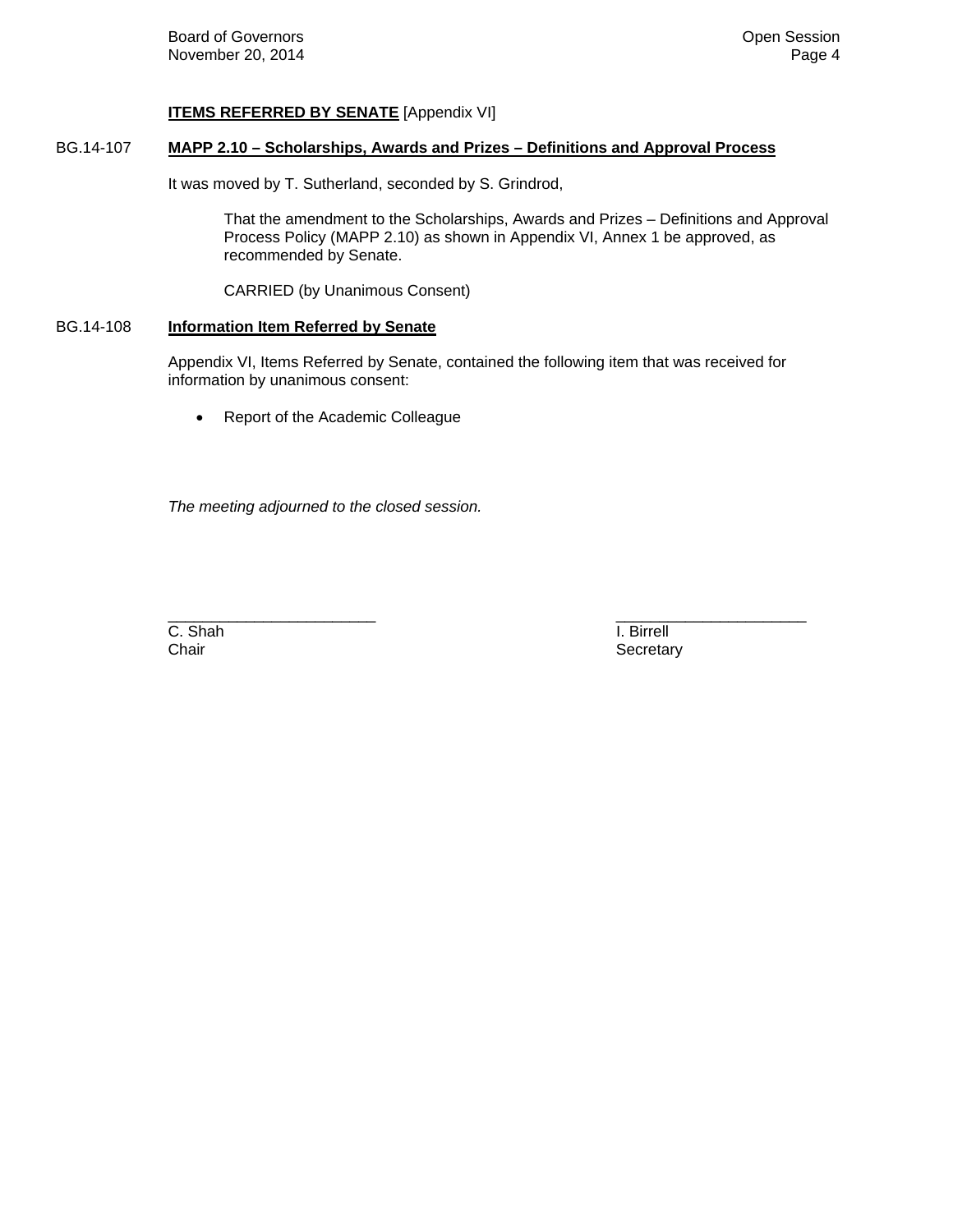<span id="page-4-0"></span>

| <b>Medical/Doctoral Rank</b> |      |  |  |  |
|------------------------------|------|--|--|--|
|                              | Rank |  |  |  |
| 2006                         | 5    |  |  |  |
| 2009                         | 9    |  |  |  |
| 2013                         | 11   |  |  |  |
| 2015                         | 8    |  |  |  |
|                              |      |  |  |  |
|                              |      |  |  |  |
| <b>Western</b>               |      |  |  |  |

| <b>Student Body</b> |           |           |          |
|---------------------|-----------|-----------|----------|
|                     | Ent. Avg. | Retention | Int. UG  |
| 2006 (5)            | 87.9 (3)  | 96.5(2)   | 6.5(9)   |
| 2009 (9)            | 86.0 (11) | 91.1(4)   | 5.4(25)  |
| 2013 (11)           | 87.6 (7)  | 93.2 (3)  | 6.9(23)  |
| 2015 (8)            | 89.3 (2)  | 93.2 (3)  | 11.0 (17 |
|                     |           |           |          |
|                     |           |           |          |
| Western             |           |           |          |
|                     |           |           |          |

| 1              | McGill          | 10.4 |
|----------------|-----------------|------|
| $\overline{2}$ | <b>UBC</b>      | 10.1 |
| 3              | Queen's         | 7.7  |
| 4              | Toronto         | 7.4  |
| 5.             | Dalhousie       | 6.6  |
| 6              | Alberta         | 5.9  |
| $\overline{7}$ | <b>McMaster</b> | 5.7  |
| 8              | Ottawa          | 5.2  |
| 9              | Calgary         | 5.1  |
| $10-10$        | Montréal        | 4.9  |
| 11             | Western         | 4.6  |
|                | *12 Laval       | 4.4  |
|                | *12 Sherbrooke  | 4.4  |
| 14             | Manitoba        | 3.9  |
|                | 15 Saskatchewan | 3.0  |

|                | <b>Student/Faculty Ratio</b> |      |   |             |      |
|----------------|------------------------------|------|---|-------------|------|
| 1              | <b>UBC</b>                   | 13.7 | q | Alberta     | 21.4 |
| $\overline{2}$ | <b>Dalhousie</b>             | 15.6 |   | 10 Laval    | 22.2 |
|                | *3 Saskatchewan 16.0         |      |   | 11 Western  | 23.3 |
|                | *3 Sherbrooke                | 16.0 |   | 12 Montréal | 25.5 |
| 5.             | Manitoba                     | 16.5 |   | 13 Ottawa   | 26.7 |
| 6              | Calgary                      | 16.8 |   | 14 Toronto  | 26.9 |
| 7              | McGill                       | 17.9 |   | 15 Queen's  | 28.0 |
| 8              | <b>McMaster</b>              | 19.0 |   |             |      |

Western $\widehat{\mathbb{S}}$ 

|                | <b>Budget</b>    |          |
|----------------|------------------|----------|
| 1              | Alberta          | \$15,601 |
| $\overline{2}$ | Saskatchewan     | 15,423   |
| 3              | <b>UBC</b>       | 15,102   |
| 4              | <b>Dalhousie</b> | 14,611   |
| 5.             | Manitoba         | 14,242   |
| 6              | Calgary          | 14,137   |
| 7              | <b>Toronto</b>   | 13,465   |
| 8              | <b>McMaster</b>  | 13,056   |
| 9              | Ottawa           | 12,009   |
|                | 10 Western       | 11,455   |
|                | 11 Queen's       | 11,381   |
|                | 12 McGill        | 11,105   |
| Western        |                  |          |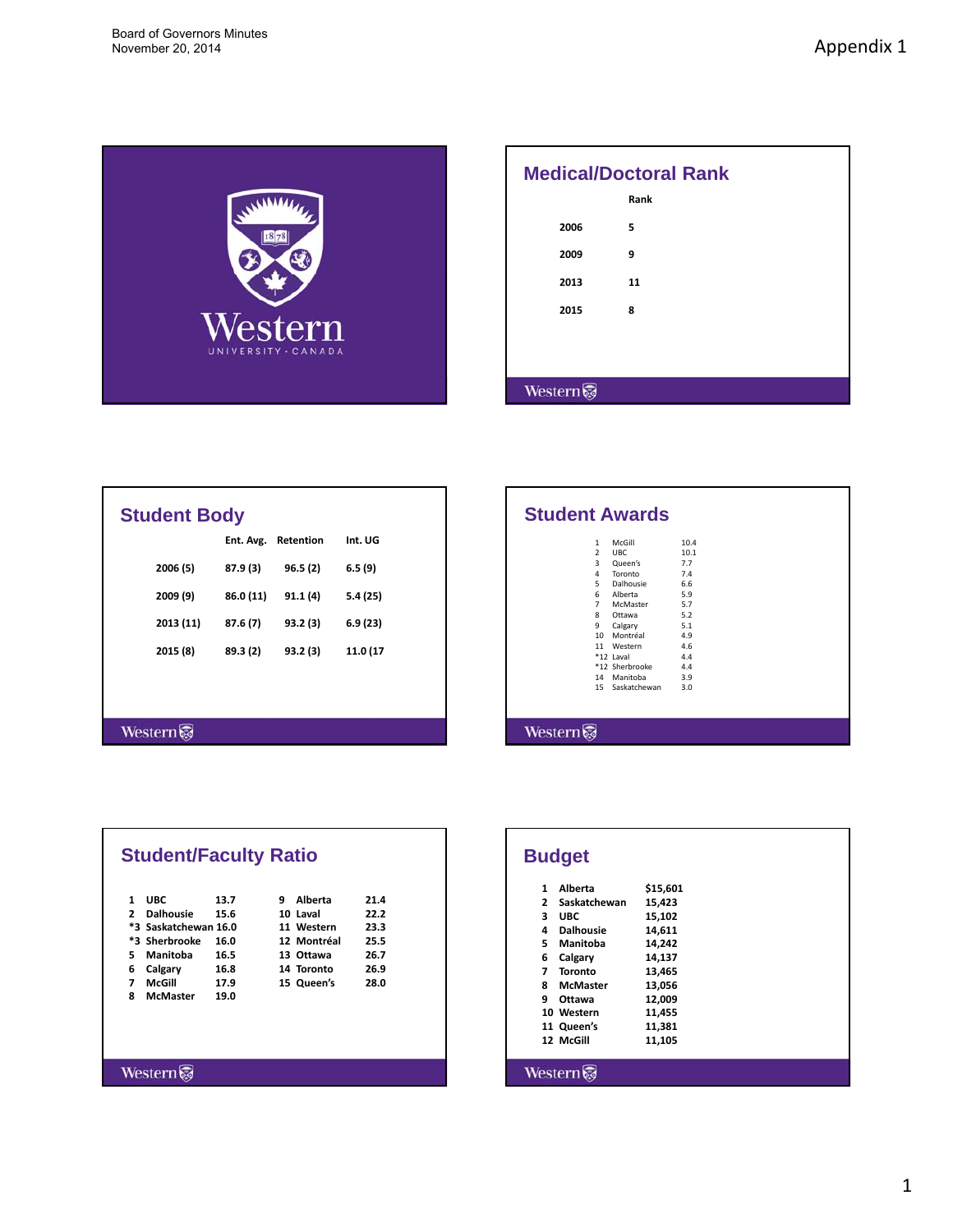| 1              | Toronto         | \$457,063 |  |
|----------------|-----------------|-----------|--|
| $\overline{2}$ | McGill          | 281,433   |  |
| 3              | Montréal        | 276,135   |  |
| 4              | Alberta         | 249,556   |  |
| 5.             | Queen's         | 240,798   |  |
| 6              | <b>UBC</b>      | 236,359   |  |
| 7              | <b>McMaster</b> | 234,547   |  |
| 8              | Laval           | 228,467   |  |
| ٩              | Ottawa          | 228,209   |  |
|                | 10 Calgary      | 222,872   |  |
|                | 11 Western      | 206,540   |  |
|                | 12 Dalhousie    | 154,335   |  |

| Toronto<br>Queen's<br>Alberta<br>McGill<br><b>UBC</b><br>Montréal<br><b>McMaster</b><br><b>Dalhousie</b> | 10.4<br>9.5<br>7.9<br>7.7<br>7.3<br>6.2<br>5.6<br>5.2 |                                         | *9<br>*q<br>$*_{11}$<br>$*_{11}$<br>13<br>14<br>15 | Calgary<br>Ottawa<br>Laval<br>Western<br>Sherbrooke<br>Saskatchewan 1.9<br>Manitoba | 3.3<br>3.3<br>2.9<br>2.9<br>2.3<br>1.7 |
|----------------------------------------------------------------------------------------------------------|-------------------------------------------------------|-----------------------------------------|----------------------------------------------------|-------------------------------------------------------------------------------------|----------------------------------------|
| Waterloo<br>Simon Fraser<br>Victoria<br>Carleton<br>$*5$<br><b>UQAM</b><br>*5<br>York                    | 5.7<br>4.9<br>4.2<br>3.1<br>3.0<br>3.0                | 1<br>$\overline{\phantom{a}}$<br>3<br>4 | Trent<br>UNBC.                                     | Saint Mary's<br>Mount Allison                                                       | 4.9<br>4.2<br>4.1<br>3.2               |

| <b>Faculty Awards Rank (#)</b> |          |         |          |
|--------------------------------|----------|---------|----------|
|                                | Western  | Ottawa  | Calgary  |
| 2006                           | 13 (3.2) | 7 (5.5) | 12(3.5)  |
| 2009                           | 10 (3.6) | 6 (7.1) | 11 (3.2) |
| 2013                           | 11(3.2)  | 6(5.6)  | 10(3.3)  |
| 2015                           | 11 (2.9) | 9(3.3)  | 9(3.3)   |
| Western                        |          |         |          |

| 1<br>*2<br>*2<br>4<br>5<br>6<br>$\overline{\phantom{a}}$<br>8 | McGill<br>Ottawa<br><b>Toronto</b><br><b>McMaster</b><br>Montréal<br><b>UBC</b><br><b>Dalhousie</b><br>Laval | \$15,910<br>13,525<br>11,688<br>14,934<br>11,570<br>12,321<br>10,744<br>10.962 | 37.23<br>26.41<br>30.05<br>22.74<br>25.98<br>23.37<br>18.93<br>17.09 | ٩<br>Queen's<br>Alberta<br>10<br>11<br>Western<br>12<br>Manitoba<br>13 Saskatchewan 6,555<br>14 Calgary<br>15 Sherbrooke | 7,312<br>6,966<br>6.671<br>7,056<br>4,418<br>3,151 | 20.33<br>17.94<br>14.62<br>11.90<br>11.05<br>14.39<br>8.41 |
|---------------------------------------------------------------|--------------------------------------------------------------------------------------------------------------|--------------------------------------------------------------------------------|----------------------------------------------------------------------|--------------------------------------------------------------------------------------------------------------------------|----------------------------------------------------|------------------------------------------------------------|
| 1<br>$\overline{2}$<br>3                                      | Waterloo<br>Simon Fraser 10,726<br>Victoria                                                                  | \$13,785<br>9,077                                                              | 27.91<br>22.45<br>18.70                                              |                                                                                                                          |                                                    |                                                            |
| 4<br>5.                                                       | York<br>Carleton                                                                                             | 8.775<br>7.084                                                                 | 14.86<br>17.86                                                       |                                                                                                                          |                                                    |                                                            |

| <b>SSHRC Grants</b> |                                                                                 |       |      |
|---------------------|---------------------------------------------------------------------------------|-------|------|
|                     | \$                                                                              | #     | Rank |
| 2001                | 5,225                                                                           | 21.31 | 10   |
| 2006                | 10,873                                                                          | 21.13 | 8    |
| 2009                | 8,329                                                                           | 20.00 | 10   |
| 2013                | 6,736                                                                           | 17.20 | 11   |
| 2015                | 6,671                                                                           | 14.62 | 11   |
|                     | Toronto \$9825 (2001) to \$11,688 (2015);<br>UW \$4455 (2001) to \$13785 (2015) |       |      |
| Western             |                                                                                 |       |      |

|                |              | <b>Med/Sci Grants</b> |        |  |
|----------------|--------------|-----------------------|--------|--|
| 1              | Toronto      | \$186.236             | 193.32 |  |
| $\overline{ }$ | McGill       | 133.579               | 144.40 |  |
| 3              | Queen's      | 132,257               | 134.97 |  |
| 4              | <b>UBC</b>   | 118,767               | 128.29 |  |
| 5.             | Western      | 99,526                | 143.00 |  |
| 6              | Laval        | 106,668               | 110.32 |  |
| 7              | Alberta      | 89,227                | 120.32 |  |
| 8              | Montréal     | 95,442                | 111.17 |  |
| ٩              | Ottawa       | 91,786                | 99.03  |  |
|                | 10 McMaster  | 81,718                | 66.41  |  |
|                | 11 Dalhousie | 68,979                | 78.01  |  |
|                | 12 Calgary   | 53,527                | 73.54  |  |
|                | Western      |                       |        |  |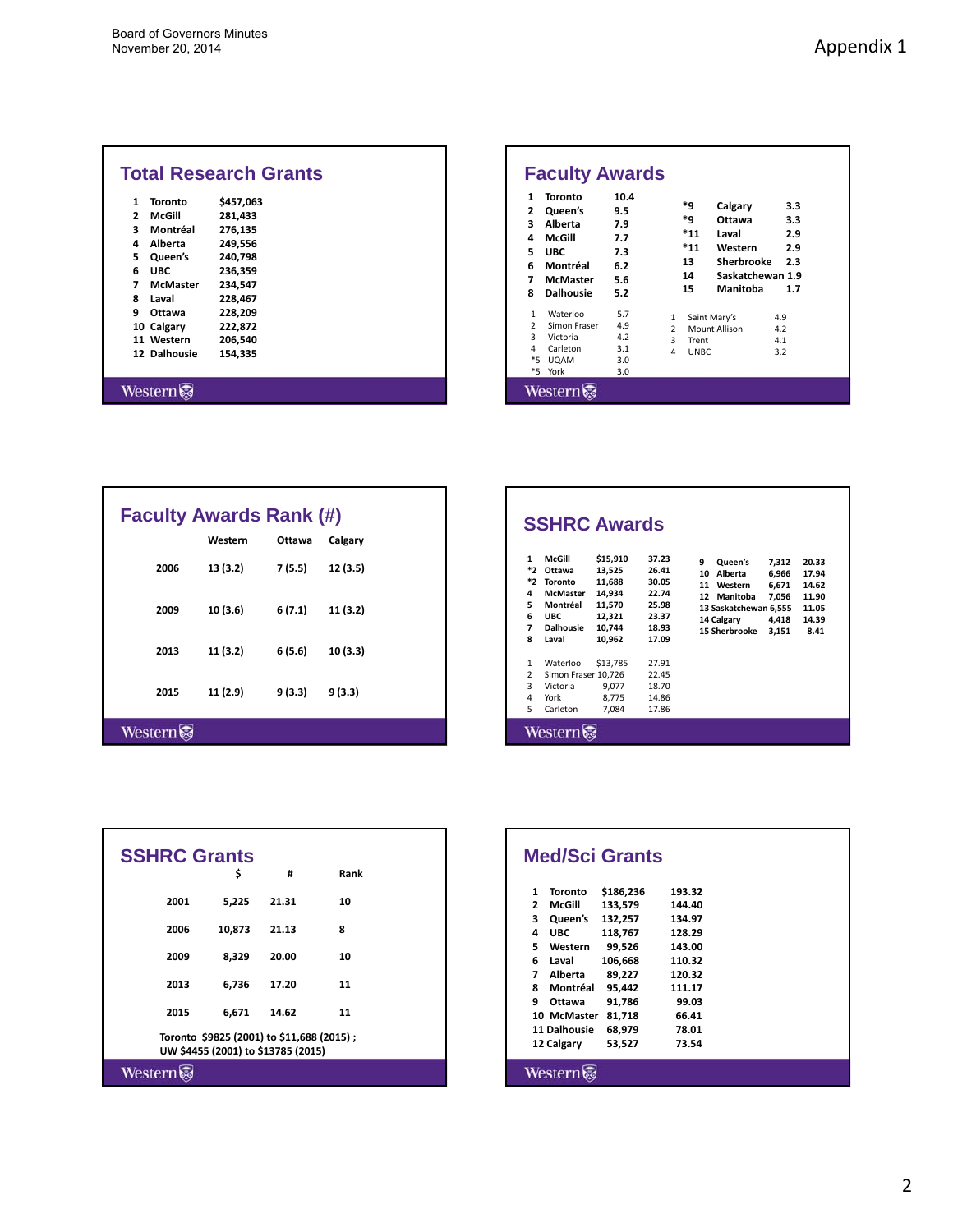|        | <b>Medical/Science Grants</b>                                                              |             |           |  |
|--------|--------------------------------------------------------------------------------------------|-------------|-----------|--|
| 2001   | Ś<br>71971                                                                                 | #<br>140.25 | Rank<br>7 |  |
| 2006   | 82330                                                                                      | 128.52      | 10        |  |
| 2009   | 78972                                                                                      | 127.8       | 9         |  |
| 2013   | 76517                                                                                      | 113.51      | 9         |  |
| 2015   | 99526                                                                                      | 143.00      | 5         |  |
|        | Toronto \$95061 (2001) to \$186,235 (2015);<br>Queen's \$72,153 (2001) to \$132,257 (2015) |             |           |  |
| Wester |                                                                                            |             |           |  |



| Waterloo<br>1                    |
|----------------------------------|
| $\overline{2}$<br><b>Toronto</b> |
| 3<br><b>UBC</b>                  |
| 4<br><b>McMaster</b>             |
| 5.<br>McGill                     |
| 6<br>Ryerson                     |
| $\overline{ }$<br>Alberta        |
| 8 Queen's                        |
| 9<br>Guelph                      |
| 10 Western                       |
| 11 Simon Fraser                  |
| 12 Victoria                      |
|                                  |

|                | <b>Leaders of Tomorrow</b> |
|----------------|----------------------------|
| 1              | Waterloo                   |
| $\overline{2}$ | <b>UBC</b>                 |
|                | 3 Toronto                  |
|                | 4<br>McGill                |
|                | 5 Alberta                  |
|                | 6<br>Ryerson               |
|                | 7 McMaster                 |
|                | 8 Queen's                  |
| 9              | <b>Simon Fraser</b>        |
|                | 10 Montréal                |
|                | 11 Laval                   |
|                | 12 Western                 |
|                |                            |
| Wester         |                            |

| <b>Best Overall</b> |                 |
|---------------------|-----------------|
| 1                   | Waterloo        |
| $\overline{2}$      | <b>UBC</b>      |
| 3                   | <b>Toronto</b>  |
| 4                   | McGill          |
| 5.                  | Alberta         |
|                     | 6 McMaster      |
|                     | 7 Queen's       |
| 8                   | Ryerson         |
| ٩                   | Western         |
|                     | 10 Simon Fraser |
|                     | 11 Montréal     |
|                     | 12 Guelph       |
|                     |                 |

Western  $\overline{\mathcal{G}}$ 

| <b>Leaders of Tomorrow</b> |         |                        |    |
|----------------------------|---------|------------------------|----|
|                            | Western | <b>Ryerson Calgary</b> |    |
| 2001                       | 18      | 10                     | 12 |
| 2006                       | 15      | 11                     | 9  |
| 2009                       | 16      | 14                     | 13 |
| 2013                       | 21      | 10                     | 14 |
| 2015                       | 12      | 5                      | 13 |
|                            |         |                        |    |
| Western                    |         |                        |    |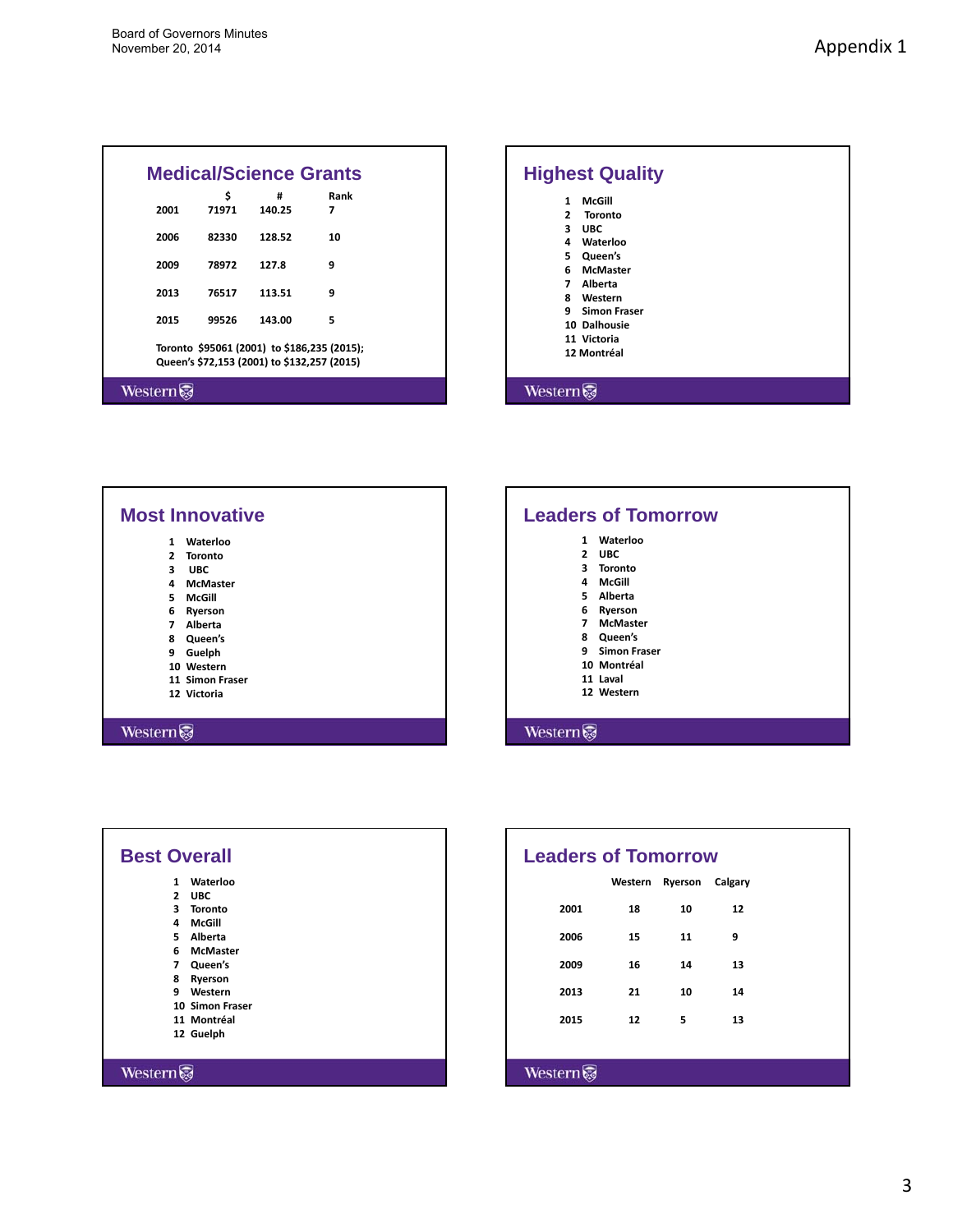<span id="page-7-0"></span>

# **Proposed Preferred Provider for RIF Program Board of Governors Board of November 2014**

Western

Human Resources

# **Important Information**

- This presentation and handout are intended to inform Audit Committee members and Governors on aspects of Western's current RIF program, and on features that would be available members if our recommendation to contract with a preferred external provider is accepted.
- Information about specific features of the preferred provider RIF are provided in as much detail as possible. While we have substantial completed our research and clarification of the product and services, **some of these features** are not yet finalized and may change. Following approval of this<br>recommendation by Board of Governors, a contract will be finalized and **signed.**
- For these reasons, this information should be viewed as proposals to enable discussion and approval, and **subject to change prior to any final contractual agreement**.

# **Western**

# **Recommendation**

- Discontinuation of Western Retirement Income Fund program.
- Contract with Sun Life Financial Trust/Assurance Company of Canada for the delivery of RIF products, to be made available to retired and retiring members of the pension plans
	- 10 year contract with two five‐year term renewal options

Western

# **Western RIF Program**

- A service introduced in 2000 as one of the income payment options available to retiring members of the pension plans.
- Not optimal design due to investment, tax and securities regulation constraints
- Improvements not possible since Western not a Financial Institution
- Membership trend to choose external options

#### Western

# **Request for Proposals**

- **Goal: an optimal external solution to compare with our RIF.**
	- Organization currently in the RIF/LIF business
	- High quality investment options
	- Competitive fees
	- Experience with transitions of large plans and able to provide smooth transition for our members
	- Resources and services that meet or exceed existing levels

#### Western

1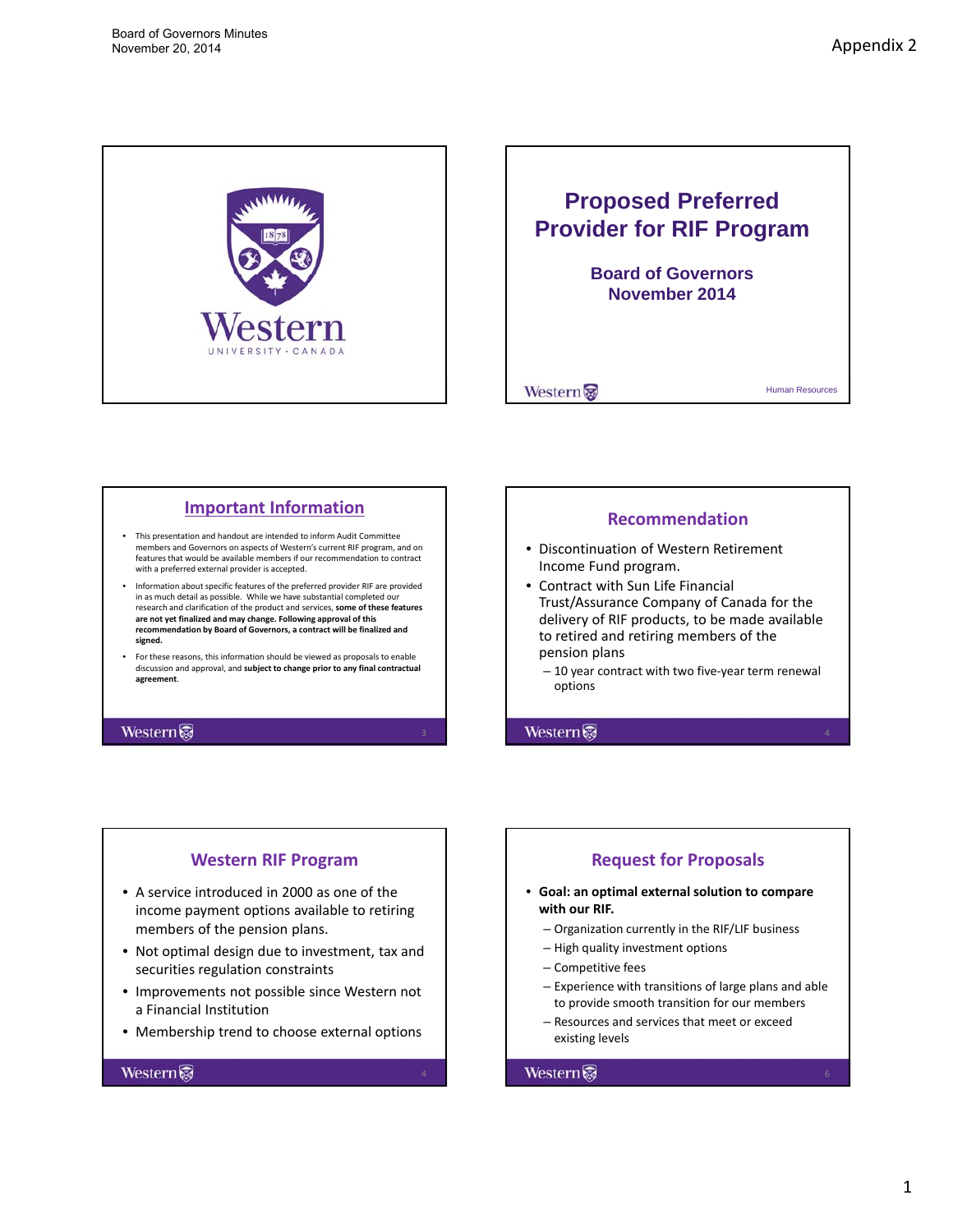# **Sun Life**

- A nationally recognized financial institution, experienced in working with educational organizations.
- Collaborated with Western in professional and transparent manner throughout two‐month clarification period.

#### Western

# **Features** • **Fair fee structure** – Fees at equal or lower cost for most RIF members – Long‐term fee guarantee protects members from future fee increases • Same fee structure for all entering in next 10 years • Those fees guaranteed for life – Fees and guarantees apply to any other assets transferred in, including non‐registered – Spouse/partner may enter with same fee structure – Former members of the Western pension plan and/or RIF may transfer assets to the preferred provider

Western

# **Features**

#### • **Quality Investment Opportunities**

- Substantial replication of most existing and familiar investment choices
- Addition of some new investment choices that are similar to pension plan options plus new choices specific to decumulation phase
- Daily valuation and update of member investment accounts
- On going monitoring and input from Western investment professionals

#### Western

# **Features** • **Quality Client Service for our RIF Members** – Dedicated client service from licensed Retirement Consultants with expertise in supporting those in the post‐retirement stage.  $-$  Availability of additional financial advice for managing all family financial decisions – One‐on‐one and group meetings in London, unlimited phone consultations

– Option for annuity purchases at group prices and with no commission

Western

#### **Features**

- Enhanced on‐line technology, education and planning tools
- Detailed investment management reporting: monthly, quarterly and yearly including manager reviews, holdings and comparative analysis
- Optional for members automatic rebalancing of accounts to ensure investments remain appropriately allocated between bonds and equities

#### Western

# **Features**

#### • **Other benefits**

- Non‐Canadian residents may enter and remain in plan
- Continued access to Western HR Pension and Benefit Consultants during the transition period

#### Western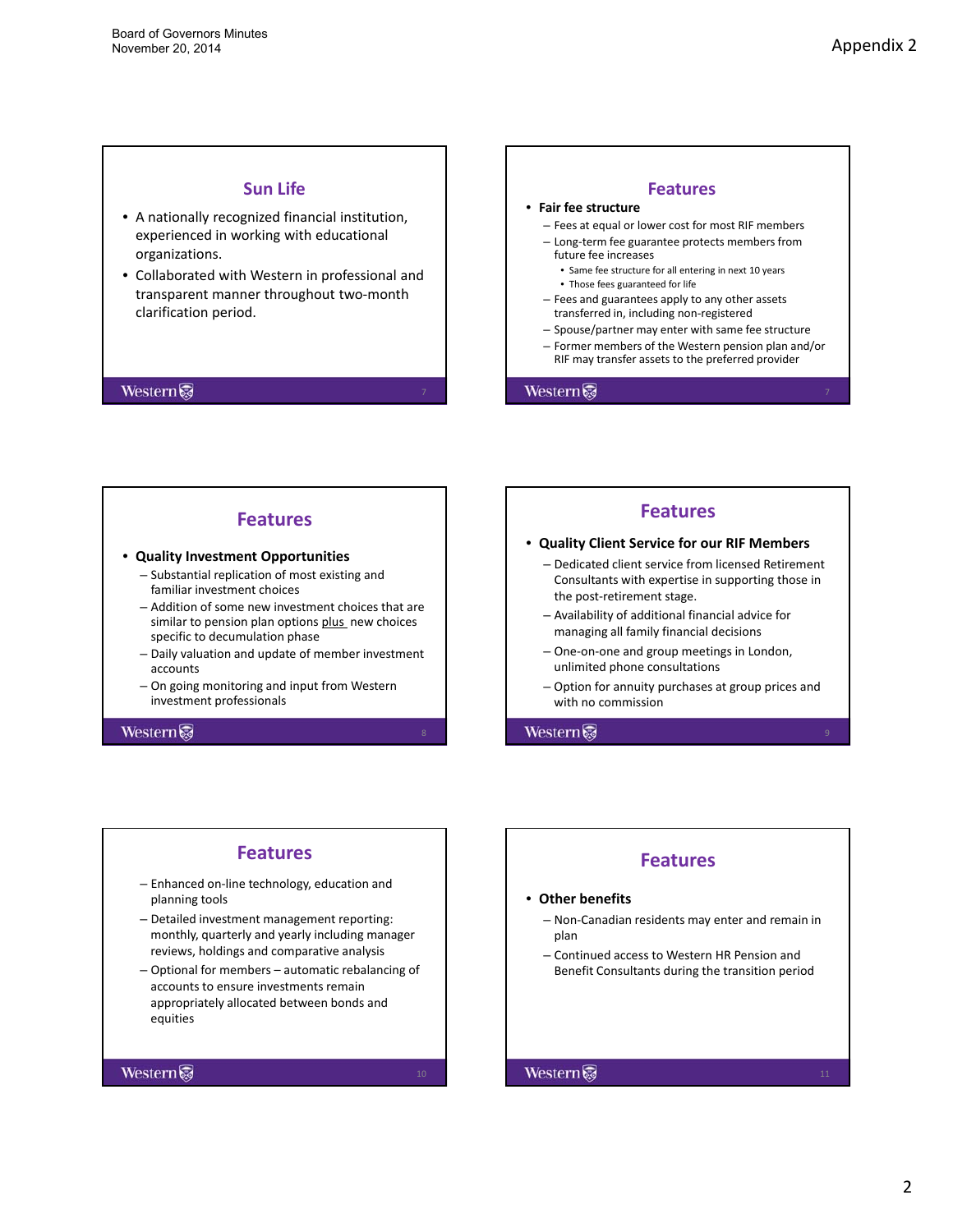# **Ongoing Monitoring and Oversight**

- Western will continue to monitor the investment performance and manager updates on quarterly basis.
- Provider has agreed to input from Western investment professionals in the on‐going selection and review of quality investment managers and fund selection throughout the contract.
- Western will monitor and provide input on client services, education sessions and other activities.

#### Western

# Investments and Associated Fees

Western

| <b>Fund Class</b>       | <b>Funds</b>                                                                                                                                                                                                                                                 | <b>RIF</b> | <b>Pension Plan</b> | <b>Proposed RIF</b> |
|-------------------------|--------------------------------------------------------------------------------------------------------------------------------------------------------------------------------------------------------------------------------------------------------------|------------|---------------------|---------------------|
| Equity                  | Canadian<br><b>Diversified</b><br>US Hedged - passive<br>US Unhedged - passive<br>Non-North American<br>Socially Responsible                                                                                                                                 | ✓          |                     |                     |
| Fixed-income            | Canadian Bond - passive<br>Long Term Bond - passive<br>Target Date Funds <sup>2</sup><br>Money Market<br>Liquidating Trust <sup>1</sup><br>Diversified Bond<br>GICS                                                                                          | ✓          |                     |                     |
| <b>Asset Allocation</b> | <b>Balanced / Target Risk</b><br>Income                                                                                                                                                                                                                      |            | ✓                   |                     |
|                         | <sup>1</sup> A Money Market Fund will be offered in place of the Liquidating Trust. Both are similar in terms of risk and return.<br><sup>2</sup> A Target Date Funds solution is being is being investigated in the clarification stage of the RFP process. |            |                     |                     |

| <b>Funds</b>                                                                                                                                                                      | <b>Western Total</b><br><b>Embedded Fees,</b><br>$(2013 \text{ Avg})$ | <b>Proposed RIF</b><br><b>Total Fees</b><br>(Sept 2014)                | Notes:<br>1 In addition to these fees.<br>Western RIF members pay<br>an annual administration fee                                                                                                                               |
|-----------------------------------------------------------------------------------------------------------------------------------------------------------------------------------|-----------------------------------------------------------------------|------------------------------------------------------------------------|---------------------------------------------------------------------------------------------------------------------------------------------------------------------------------------------------------------------------------|
| Canadian Equity<br>Diversified Equity<br>US Equity Hedged - passive<br>US Equity Unhedged-passive<br>Non-North American Equity<br>Socially Responsible<br>Canadian Bond - passive | 0.32%<br>0.54 <sup>5</sup><br>0.18<br>0.18<br>0.77<br>0.89<br>0.11    | 0.38%<br>0.58<br>0.21<br>0.15<br>0.77<br>0.64<br>0.15                  | (\$1.250 in 2014)<br>2. Fee is a based on a<br>calculation of 60% of the<br>proposed Money Market<br>Fund plus 40% of the<br>proposed Canadian Bond<br>Fund<br>3 Liquidating Trust will not be<br>replicated. Fee is based 100% |
| Long-term Bond - passive<br>Target Date funds x 3<br><b>Money Market</b><br><b>Liquidating Trust</b><br>Diversified Bond<br>GICS                                                  | 0.11<br>0.08<br>0.07<br>0.17<br>0.39                                  | 0.17<br>0.13 <sup>2</sup><br>0.11<br>0.11 <sup>3</sup><br>0.26<br>0.00 | on the proposed Money<br>Market Fund<br>4 Fee range is based on the<br>appropriate combinations of<br>the proposed Diversified<br>Bond Portfolio and the<br>proposed Diversified Equity<br>Portfolio.                           |
| <b>Balanced / Target Risk</b>                                                                                                                                                     | $0.44 - 0.45$                                                         | $0.35 - 0.484$                                                         | 5 Fee is based on the 2014<br>asset mix.                                                                                                                                                                                        |